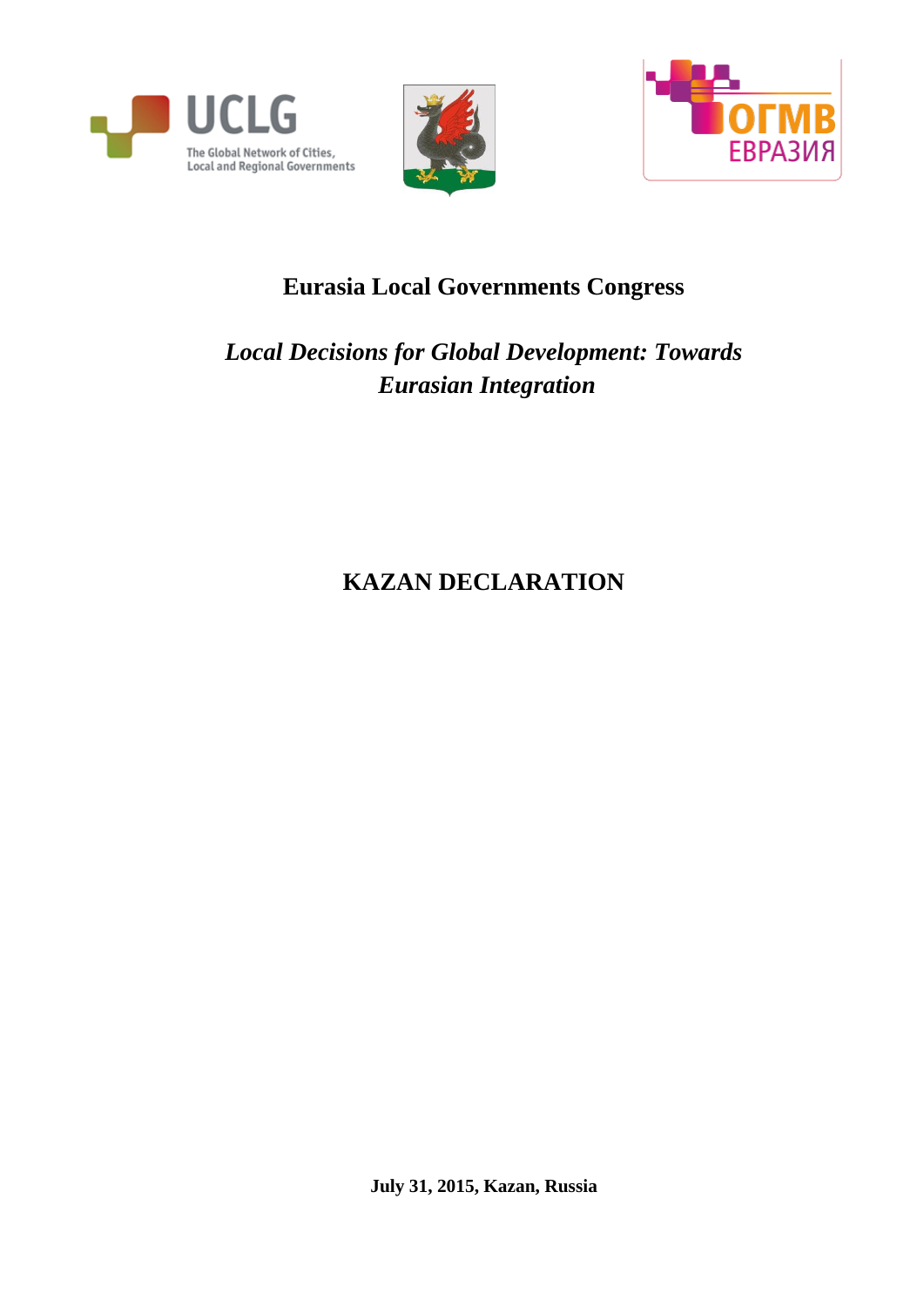### **KAZAN DECLARATION**

**Eurasia Local Governments Congress**

*Local Decisions for Global Development: Towards Eurasian Integration*

*July 31, 2015, Kazan, Russia*

**We, mayors and representatives of towns, cities, local and regional governments the world over, from small, medium-sized and large towns and cities, from metropolitan areas and regions came together July 31in Kazan, the Russian Federation, on the occasion of Eurasia Local Governments Congress:**

- 1. **We confirm** that the founding values of peace, dialogue, and understanding among people and cooperation between local authorities are as relevant today as ever.
- 2. **We acknowledge** that diversity in all its dimensions is an asset for society and a source of innovation.
- 3. **We are concerned** by the crises, armed conflicts and natural hazards affecting numerous regions throughout the world and by the pressures on the planet resulting from the effects of climate change, food insecurity, lack of housing, poverty and social exclusion.
- 4. **We recognize** the need to unite efforts with all local authorities, civil society organizations and other partners, to support peace in the world and to promote the ideas of Eurasian integration.
- 5. **We consider** that Municipal International Cooperation, partnership, twinning, international local government diplomacy, sister city links, and mutual assistance through various programs and international municipal solidarity initiatives are a vital contribution to the construction of a peaceful and sustainable developed world.
- 6. **We affirm** the unquestionable political role of local authorities, as effective promoters of peace and dialogue among people and shared wellbeing.
- 7. **We are convinced** that democracy is built at local level and that current centralized models must be transformed. The local level, as the level of government closest to the people, is that which can best renew the social contract between citizens and public authorities as they are best placed to understand the needs of communities. States are far removed from the daily needs of citizens and increasingly constrained by the constantly changing global economic and financial environment.
- 8. **We are convinced**, as shown in the Third Global Report on Decentralisation and Local Democracy, GOLD III, that investing in basic services should be a priority as it reduces inequalities and contributes to development.
- 9. **We call** for European Unions of Local Governments to support the processes of Eurasian integration.